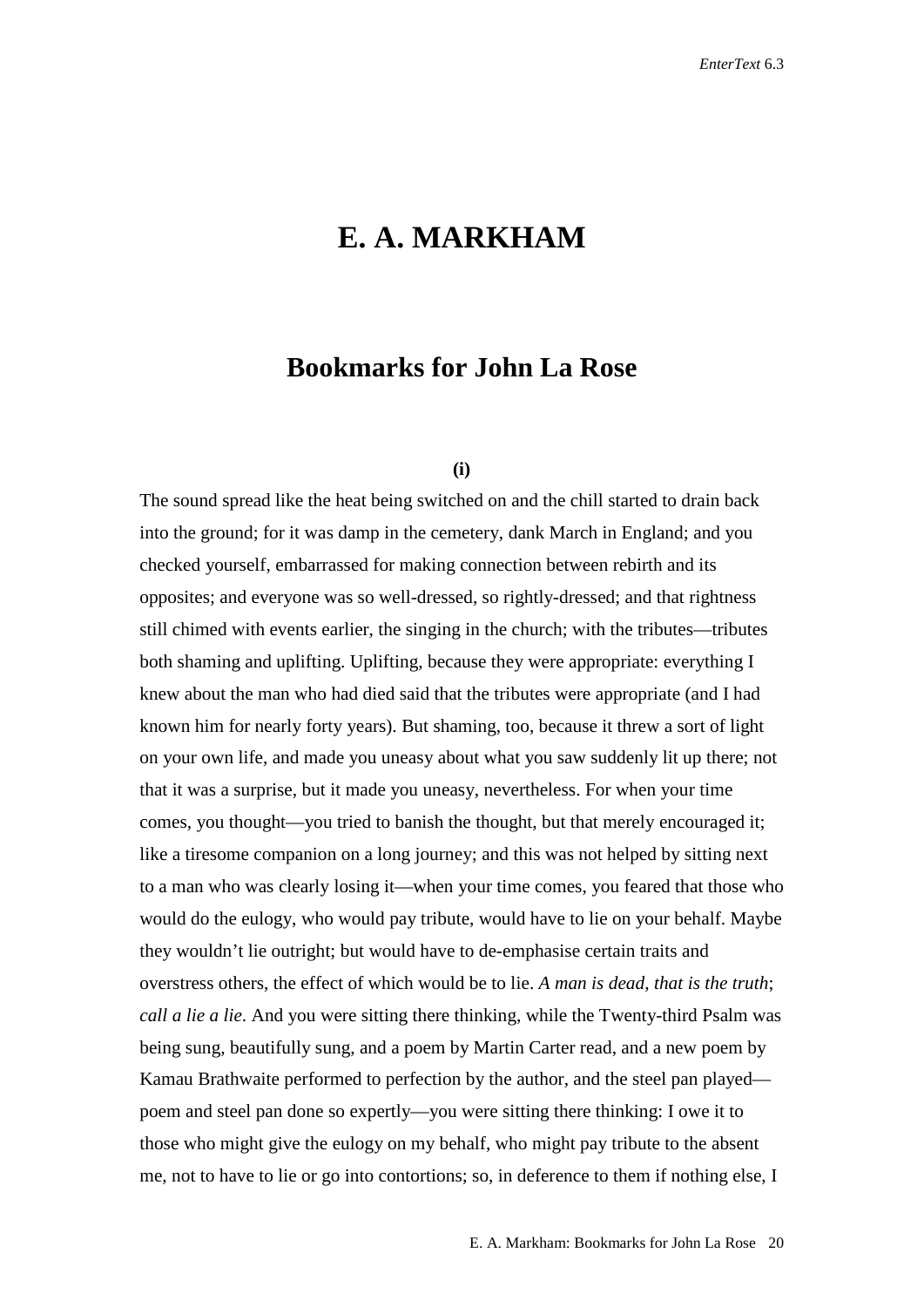would have to adjust the *balance* of my life, starting now*.* So that those folk—it would be better if they didn't know me too well—wouldn't have to lie. And the thing to do now to effect that adjustment, would be to stop thinking about myself for a moment and surrender to the present occasion; associate myself with the tributes paid to a friend who—ah—already wouldn't know that it was a sharp but pleasant spring morning in north London, not even raining.

And then at the graveyard ('yard.' Why 'yard'?)—at the graveyard, more tributes; the songs, the hymns. The selection was balanced; mildly surprising, initially, but not in retrospect, and, on reflection, there was a rightness to it, the tone faultless; the departed would have approved: there were the hymns, the carols ('Swing Low, Sweet Chariot'); but also there was Marley. And then after 'We would meet by the river some day' and the 'Union Song' and 'The International' (our man was a Trades Unionist, too), there was 'The Red Flag.'

**(ii)**

That's when the warmth began to issue from the ground, countering the dampness. That's when—as I was thinking how right the 'sweet' in 'sweet chariot' seemed that's when the sap from the ground started receding from shoes, stopped rising through feet; and after a quick glance at the prickling sound from nearby, I tried not to gaze at my new neighbour, whose voice was what the electric switch had suddenly turned on: the effect was a prickly blanket thrown over you, welcome but encouraging an itch. 'The people's flag is deepest red,' had come to the rescue.

The accent was Scottish; the full-throated gush of the vowels making 'red' and 'dead' more than the tired old rhymes you remembered, a surging wave-like memory of something from the deep ocean urging itself against the shore, the fear and excitement like something expected but unknown made me chime in, like a student on a demonstration, with 'Then raise the scarlet standard high…,' etc.

And yes, our man being buried, the radical Marxist, had once studied to be a Catholic priest (we had been reminded about that in the church: was his legendary even temper, then, more than personality?) and that added to the piquancy. But new, revised images of him had already crowded that out: the realisation that he was not just a grandfather but a great-grandfather, his well-behaved-seeming, great grandchildren led up to the casket to say a dignified goodbye, prompting you to think that part of this man's luck was that he had founded a—what?—a tribe, a village, a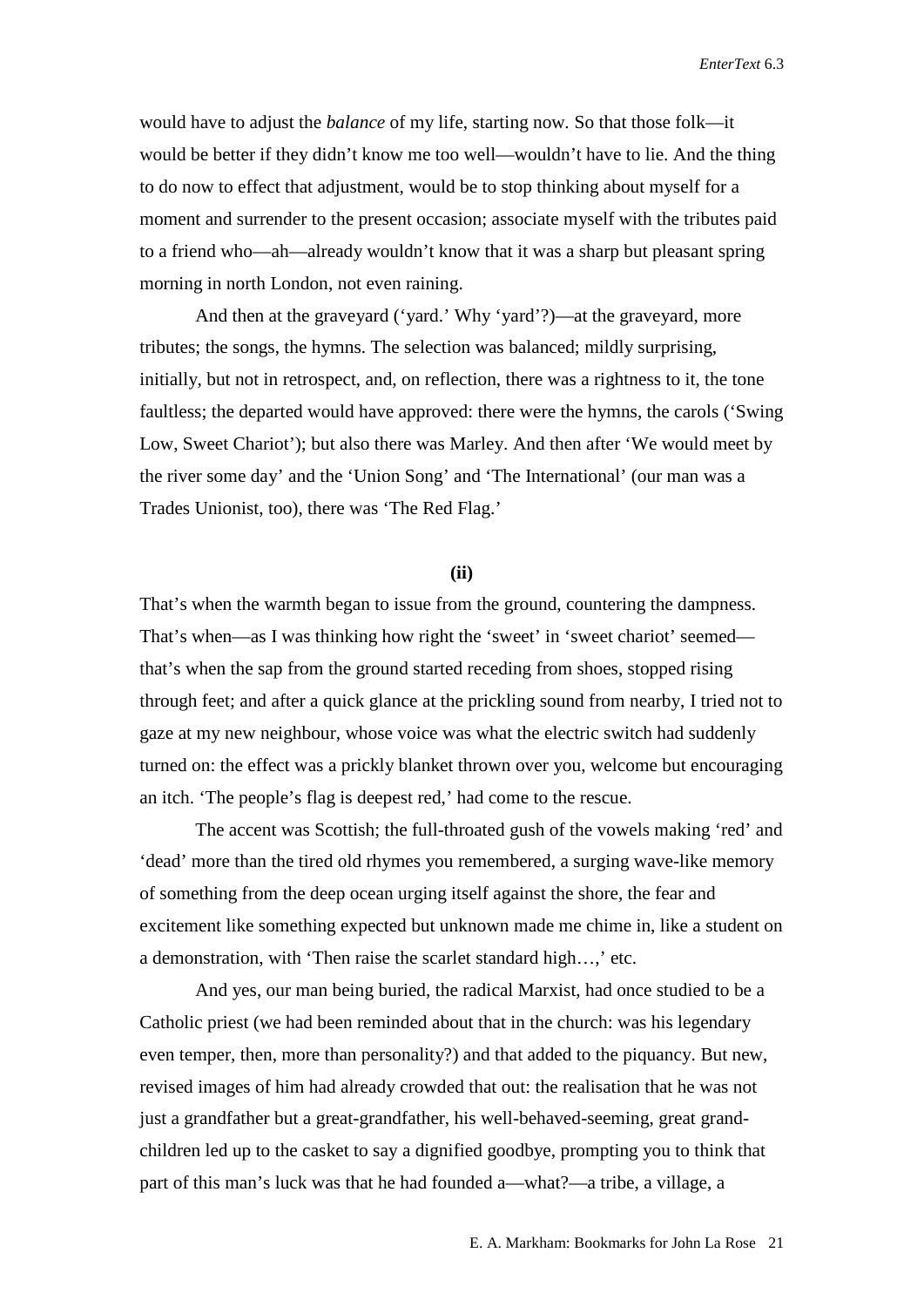community; and a man who had done so much might be expected to have some of his more familiar achievements—his knowledge of Spanish, of French, of Latin; his founding of a bookshop and a publishing house; his inauguration of a Book Fair—slip by you without undue reflection.

And so I embarrassed myself in the graveyard; and sang. I gave myself the usual silent telling-off for having fallen down so quickly on a resolution made an hour or so before in the church, not to appropriate this event; and, as usual, shifted the blame. I was lucky to put down this lapse in taste to glimpsing a tall man I hadn't seen in thirty years, maybe, also singing the chorus to 'The Red Flag.'

(So we need our funerals to bring us together, and I was thinking of a story by the Japanese writer, Haruki Murakami, a story about chance: the man in the story thinks of things and then they happen. He goes to a jazz club and wants the musician to play a couple of numbers not usually played, and without his requesting them, the musician duly plays the numbers. Then, in the same story, a man goes to a shopping mall one morning each week (this is in America) and spends part of the time quietly reading *Bleak House* in the cafe, and discovers that the woman sitting opposite him is also reading *Bleak House* (*she* discovers it, but the point that's being made is one of *chance*), and so on: the woman is about to have an operation for breast cancer; the man then discovers that his sister—from whom he has been long estranged, no contact between them for years—is also about to have an operation for breast cancer. She reveals this when he rings her on the spur of the moment. All this came to me as I stood in the graveyard, and heard the Scottish (female) open-vowelled chimes of 'red' and 'dead,' and glimpsed the tall man—a man I had not seen in perhaps thirty years doing his best to upstage us all.)

Afterwards, we said the right things to each other—the man from the past whom we used to call Balham, and myself. Neither of us now lived in this country, I across the channel, he further afield; so it was no longer necessary to play the game of host and be seen through; and we could both take credit for that. We praised the other's health and bearing and robust look, perhaps not lying; and said the usual things of needing to meet on occasions not like this. And as we parted we knew that each was reviewing the last thirty years weighing up the balance of advantage to himself.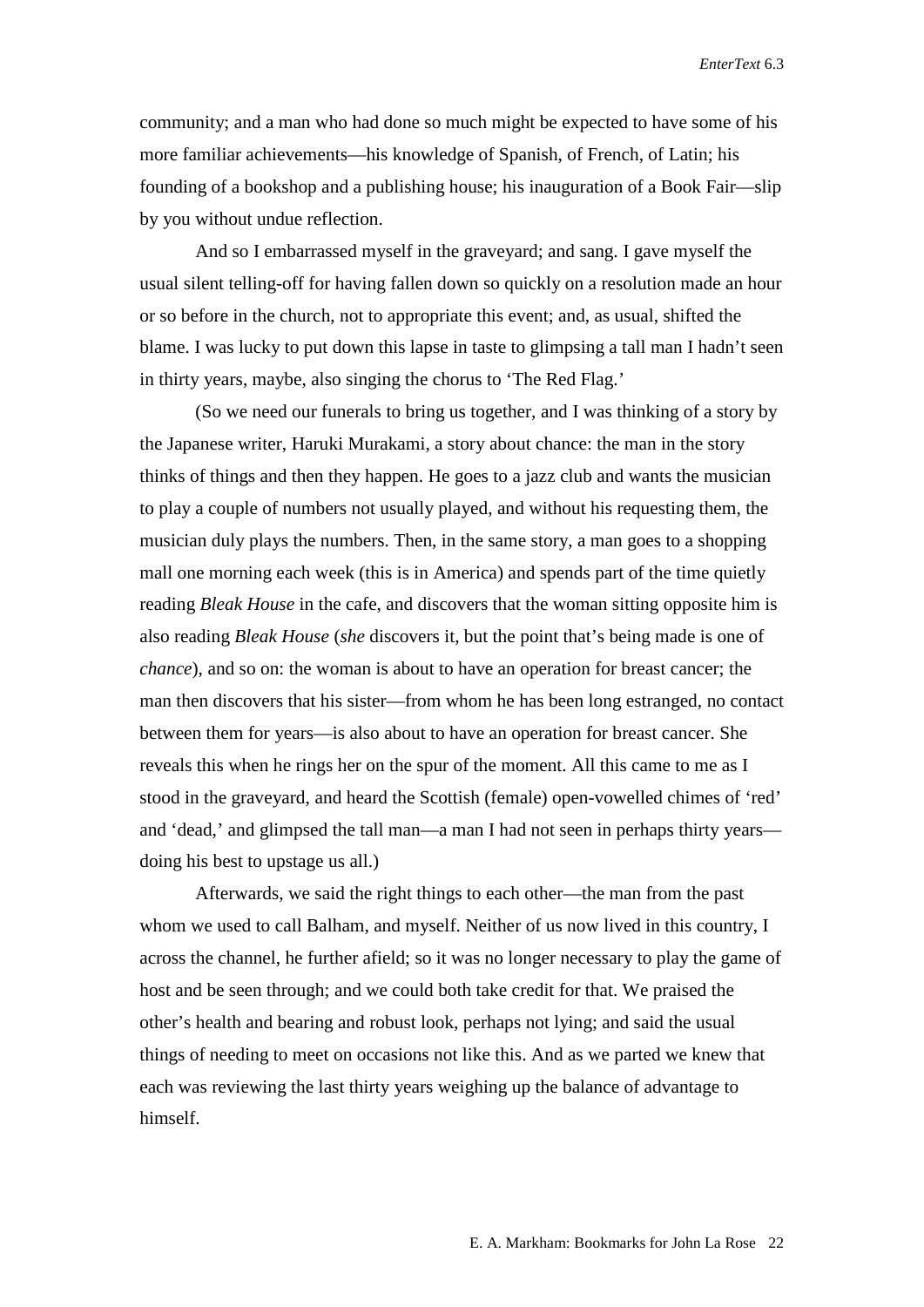*This is like a footnote inserted in the story about a funeral. I had known Balham for, what, close to fifty years; we had been to school together; we had done our GCEs at the same college in Kilburn. He wasn't part of the group that you hung out with after school, the unofficial 'reading club' in the common room where you had a go at Shakespeare, and were relieved that some of the jokes in that early part of The* Tempest *were attempts you might improve on; though you were impressed, you remember, by old Gonzalo's definition of 'Commonwealth' to his sceptical mates. No, Balham was less of a friend, then, more someone you sought out on occasion because he came, originally, from your part of the world. He was tall (yes, and he had aged well) and his pal—also from my part of the world, and doing his GCEs—was an amateur boxer; the combination of tall man and putative boxer giving them a certain—not cachet—a certain presence in the school. Tall man and boxer admired my wrestling with Latin verbs (conjugation conjugation) and, perhaps, my knowingness about Dickens and Chaucer; and they invited me to play tennis at their table. I always lost. That they occupied one of the communal tables longer than was appropriate was my argument, not always voiced, to explain away my losing; the embarrassment of hogging the table undermining my resolve. But it wasn't the tabletennis that tested my loyalty to friends to whom I wasn't particularly close: it was the saying of grace at mealtimes.*

*Some of the boys at school pulled rank hinting that fathers and uncles were paid monthly*—*or paid themselves monthly*—*rather than weekly and therefore had salaries, rather than wages. Or that an older brother or cousin at this or that College had already been fined for walking on the sacred grass in the quad, laid down centuries before; and that even those reading non-Classics at the university had to fall in line and say Latin grace at dinner-time. Our friends' response to this*—*our friends the tall man and the boxer*—*was to make a show of doing grace, at their lunch table in Kilburn, before tucking into their whatever-it-was and chips. The grace was sung. The first line of that particular song of praise was usually 'The people's flag was deepest red….' I, a loser at table tennis, accepted the loser's penalty and, at the dinner-table, sang along.*) End of footnote*.* 

When I collected myself in the graveyard and looked round at what had originated all this, the Scottish temptress had gone. (*She's on the train to Scotland. From London to Scotland. She will be on the train from Waterloo to Paris. No, she's on that earlier*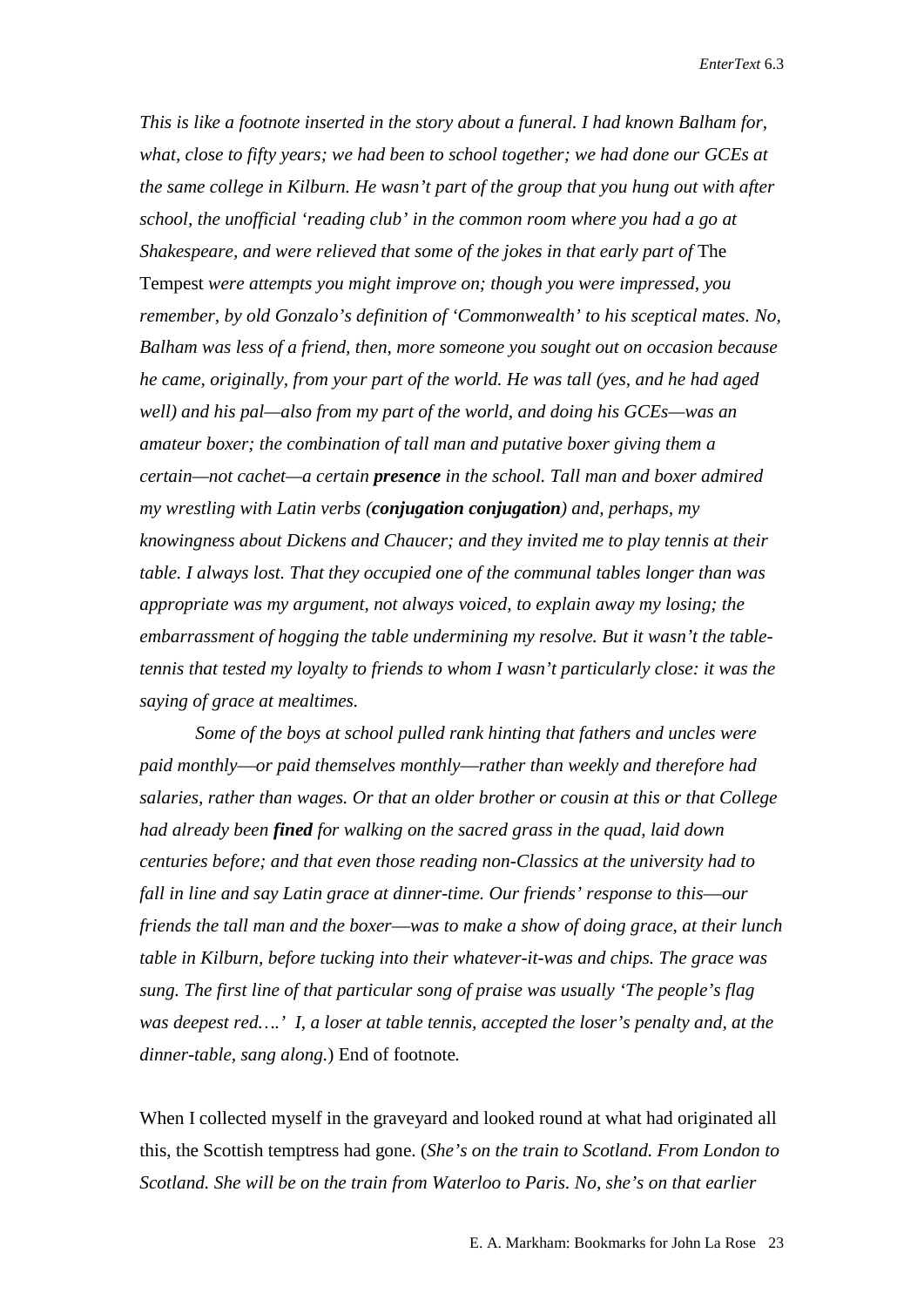*train from Sheffield to Edinburgh. I am sitting opposite, making a note for a story that won't get written. She's reading her book. At some point when the train stops at a station, Newcastle? Berwick, she looks up…*)

## **(iii)**

At the reception—it may have been called something else—at the reception in another part of London, excellent curried goat was served, among other things; rice, so much food, what must it cost? At the reception more introduction with old friends; people looking splendid in their best clothes, pity about the occasion (though the thought had occurred, earlier, outside the church, that so many black people on the street, tastefully-dressed, was a sort of statement that shouldn't be ignored). But here at the reception, duty done, the day 'enjoyed,' I had started to say goodbye to the gathering—to head for bus, tube, train and home across the channel, hopefully in time for a late supper—when I again ran into Balham, only now coming in. He is smug, I think, there is something of the Cheshire cat on his face; he will make you work for an explanation. So instead of pressing, I point to the appropriate room and recommend the curried goat. *What could he have been up to*?

So, time to retract some of the goodbyes and to talk (again) of general matters. (Hours earlier, in the church, one had been drawing up pros and cons: imagine never again seeing a woman's smile? *That was worth dying for. That was worth, surely, all the opposites of dying for; never again choosing your toothpaste, packing, in anticipation to visit a new place; or just identifying strange shapes in the clouds with your grandchildren: surely, the fellows who wrote, who told the Bible stories must have led sad lives.* But then again, imagine never having to worry about money, about taking your medicines, about how Africa is to be irrigated, is to be governed; about whether your partner loved (loves) someone else? *That's consolation of sorts.* Now, the discipline was to avoid praising each others' achievements or to crow about the new more-distant places of residence):

So we praise (again) the organisation of this event.

We approve of the *balance* achieved: music, tributes, poetry, hymns, the Gregorian chant; the 'flawless' Latin.

We are impressed by the *rhythm* of the journeying: the move from church, to graveyard to food, colonising not just different bits of London *but so much space.*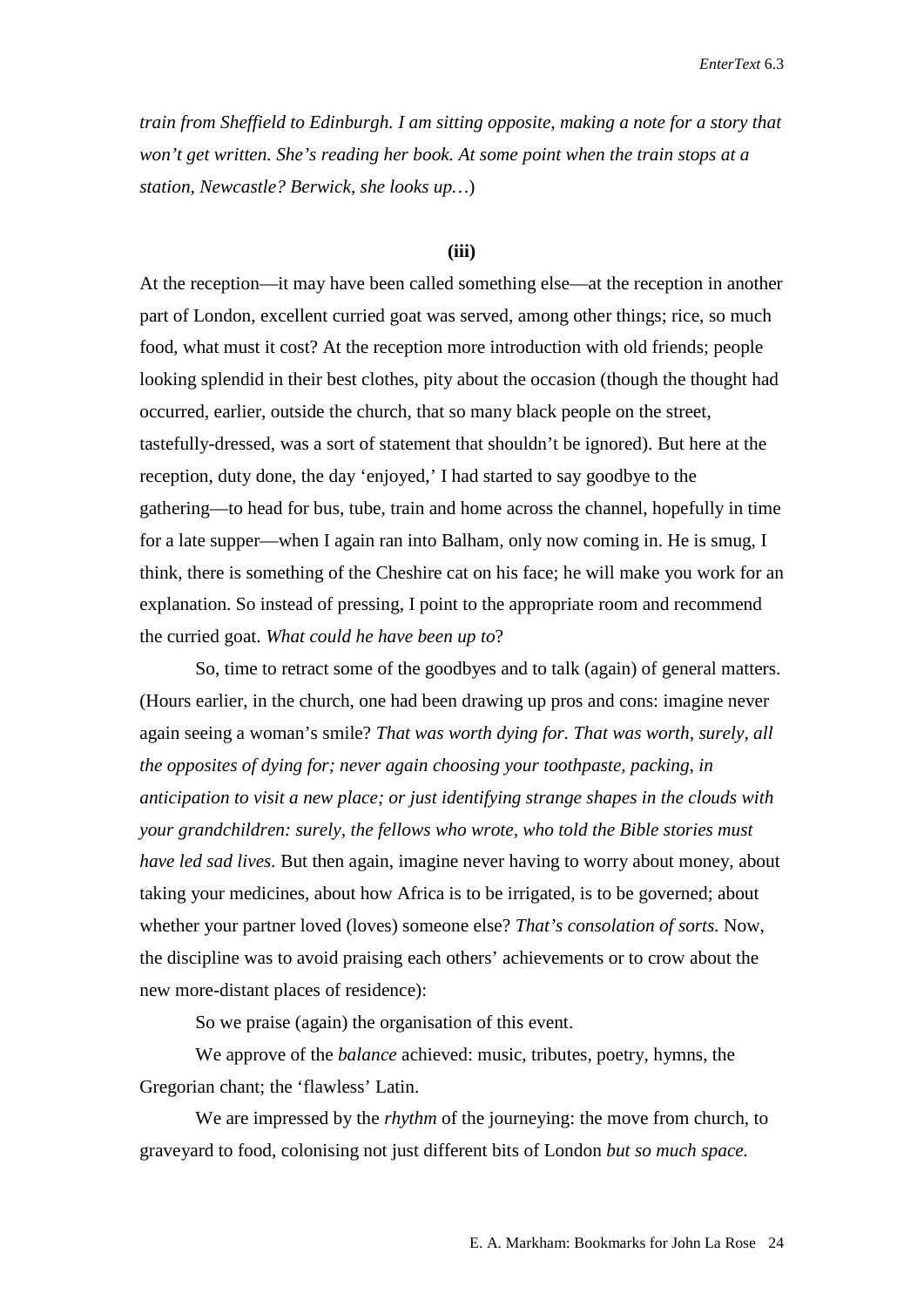(*Reversing earlier journeyings? Mounting a subtle resistance against the too-easy move from life to death? Don't push it.*)

We praise the singing (and optimism) of black people. (*Who will not be deterred from burying their dead.*)

We praise the singing (and fatalism) of black people. (*Who seem at their best on these occasions*.)

We celebrate a remarkable man whose first public legacy in dying is to bring so many talents together. More than that, to occasion an event so huge in cultural import cutting across the absurdities of class and race, that this was, itself, the ultimate tribute. (*Would he were here to enjoy it.*)

At which point Balham reappeared, with his plastic plate and fork, nodding approval of the curried goat.

We praise the curried goat; and apologise again for venturing a comment on the financial cost of funerals.

I had done enough. I had played the game. I had, symbolically, lost at tabletennis again. So what had Balham been up to?

This is the story. Between the graveyard and the reception Balham went on a quest. He wormed is way—no, let's not be mean-spirited—he made his way back to the house of our dead friend: there were people there, of course, some family, friends, others helping to coordinate the event, to give directions on the phone; and maybe the odd person who didn't feel up to the graveyard, though the widow (a cruel, new word, new condition)—the widow turned out and commanded herself to be gracious.

So Balham had found his way back to the house, infiltrated the couple's library and rifled the man's private stock of books; at the end of which he had formulated a plan. The plan was to complete our friend's unfinished reading-material. Balham had gone though the shelves, identified bookmarks and resolved to get to the end of those books—presumably, he selected some and rejected others—those books that our friend who had died had been unable (or unwilling) to complete. It was elegant, it was imaginative, it was *appropriate*. Not for the first time in my life I envied this ('lesser') man. He was no longer the somewhat embarrassing tall boy at school hogging the tennis table; he was no longer the dubious character reading Sociology at university in Leicester and thinking himself a poet; he was now a man with a *conceit* that I envied. I wanted more detail about his programme of action.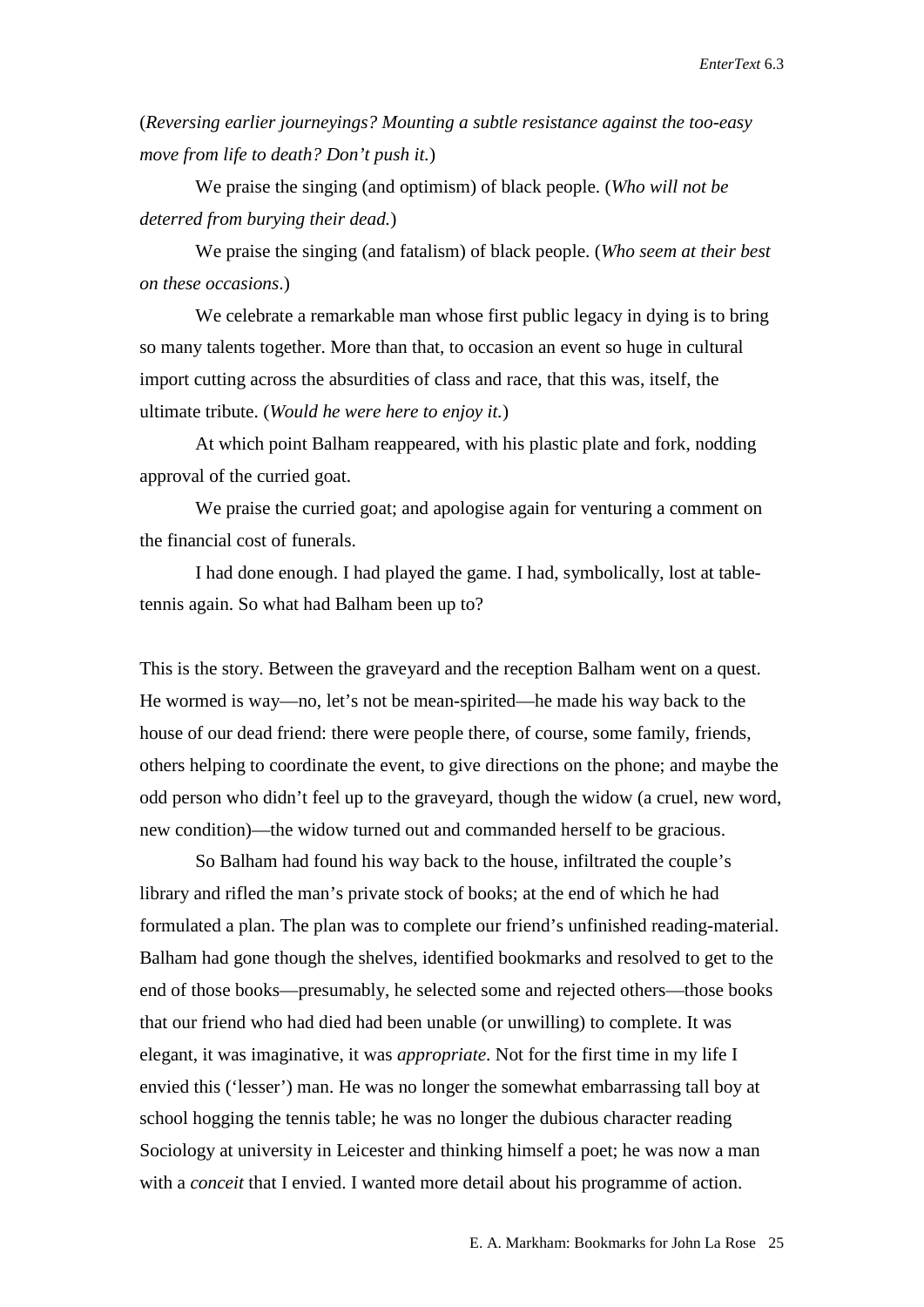His stratagem made us look conventional; all those earlier platitudes for a friend who was not that much older than us; that mention of a father-figure, even as we resisted the notion of the father-figure for we were at the age when such an idea was worryingly close to the transcendental. It had been easy to agree that he had been a substantial presence *out there*, in the vanguard, as we say. If it was true that he had not exactly shielded us, not quite making us more secure or safe, hadn't he at least made us more confident in our temptation to articulate a contrary view, to protest against the unacceptable? And with his removal didn't we now all have to inch forward and fill a little gap that had opened up; and didn't that put on us the onus to speak out more confidently, in our own voice? Yes, yes and *yes*. But these were the normal things you said on these occasions. Now Balham had gone further.

And still he made me leave without satisfaction. I couldn't directly ask about authors and titles he might now be reading as a form of what? More than remembrance. Maybe benediction. So I left without a clear list of books he proposed to read to complete our friend's cycle of literary interest. I had no wish to emulate Balham. (I would, perhaps, have preferred to choose to read, in remembrance, something that the man must have enjoyed, *Anna Karenina*, say.) But I felt my curiosity about titles and authors somewhat vulgar in the light of the tall man's more magisterial concept. He did let slip that there was 'a thing on Hugo Chavez and Castro and the New American Revolution' as one of the unfinished books. Difficult to establish whether that was a title or a description of a political monograph. Then there was mention of the pile of political pamphlets by the bedside table, presumably not yet read. (He didn't reveal the titles of those pamphlets which would now be read in case they had not been read.) Another book casually mentioned in this context was something about travellers across *cultures* but he didn't name an author. He mentioned Heidegger and Sartre, but not whether philosophy or biography; and other authors he named included Naipaul, Monica Ali and Robert Antoni: he didn't specify the books. And did the clutch of random-seeming names—Martin Carter, Dickens, the Holy Bible—mean that there would be no form of selection by the reader? An interesting detail was the mention of the diaries of an Englishman who had run the National Trust. (I was later to identity him as James Lees-Milne. Curious.) But then again: could the Dickens have been *Bleak House*?)

On the way to the station I found that the original excitement of Balham's idea started to fade: there were too many unanswered questions. Bookmarks are sometimes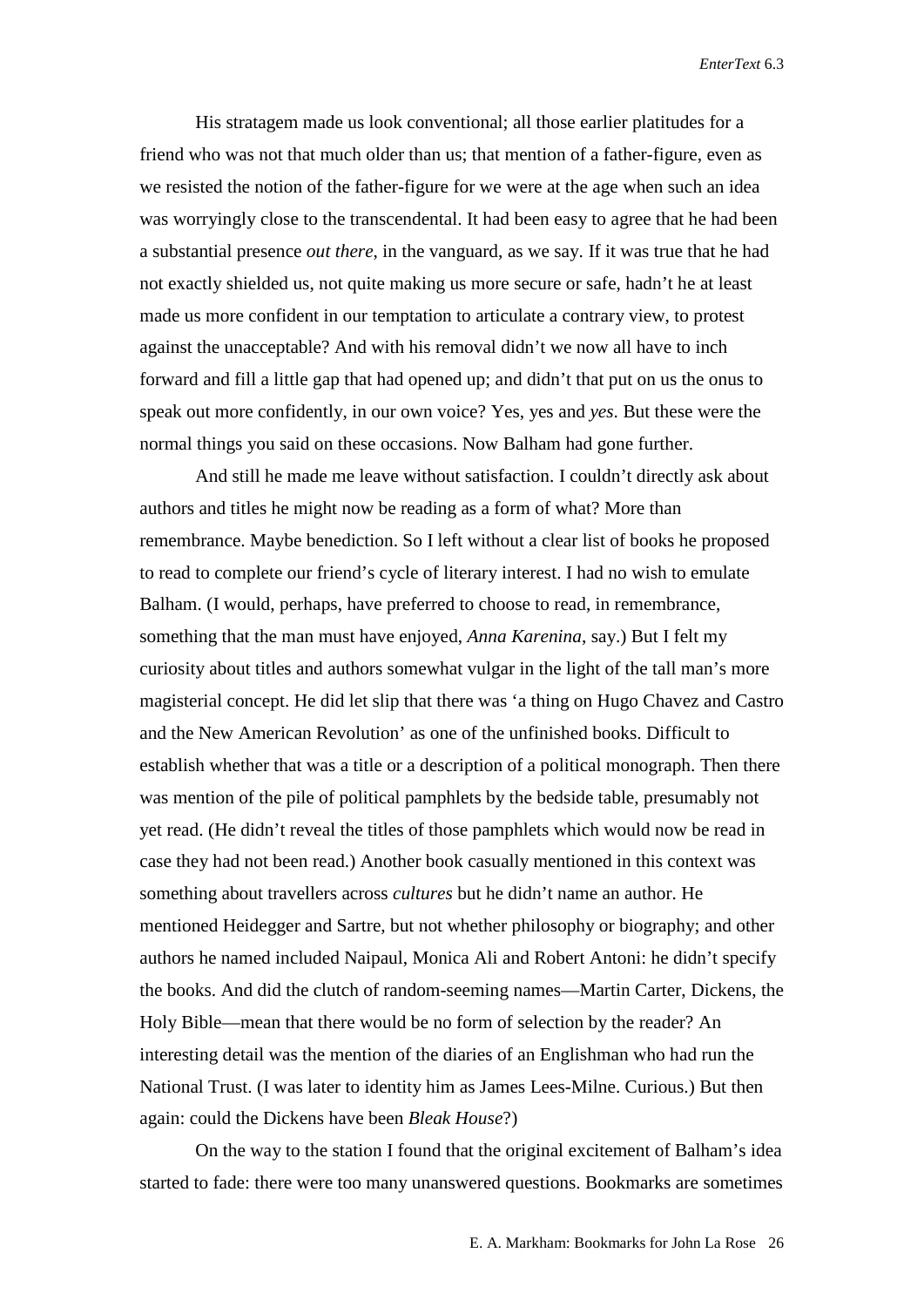left in books by accident. What then? How did we know that our friend had intended to read those books to completion? He was a publisher, after all; he may have been just checking things in some of the books. Or parking the bookmark accidentally. Also, he wasn't alone in the house: what of the wife's, the widow's taste in reading: some of the marked books might be hers. Would it be ethical to be reading *her* books through to the end while she was alive? Wasn't that akin to finishing her sentences?

Even though I told myself that none of this might matter—the concept being the thing—that what Balham had initiated was something generous, different in spirit from the thing that a musician, say, might do in completing someone else's score, for that was public collaboration, your name was on the finished product, it was paying homage, but also self-serving. The same as with an architect finishing someone else's great building, for the building would be there as witness. So though Balham's homage would be altogether more subtle than that, yet… there was still something that smacked of imposing your will on the dead man. What if he had decided that he had had enough of the book in question and didn't want to pursue it? To force a man to read to the end, by proxy, a book of which he is already bored, is to play a trick on someone who can't defend himself; worse, really, than forcing a child to eat his greens; for the child's protests are likely to be loud. Was this really as generous as it seemed?

It would be against the spirit of the resolution made in the church to compete with Balham (to upstage or undermine him); that early resolution, about the reigning in of 'self,' had to mean something.

I was at home, scanning my own shelves, checking the bookmarks: I would complete *Moby Dick*, I had always promised to complete *Moby Dick*, and would do so, whether a friend were alive or dead: that extraordinary sermon early on, and the image of Queequeg, first encountered forty years ago, needed to be re-engaged with. But what of *Britain's Royal Families* with the bookmark on page 178? In the middle of a chapter on 'The Kings and Queens of Scotland'? The bookmark was between the penultimate and last pages suggesting that the chapter hadn't been quite completed (or the bookmark would be over the page; though I had presumably got through the kings, from Alpin to Kenneth II, for whatever reason). What else? The bookmark in the hardback copy of Philip Roth's hugely-anticipated *The Plot Against America* was recent and temporary, soon to be moved forward; the one in Boccaccio lodged at the